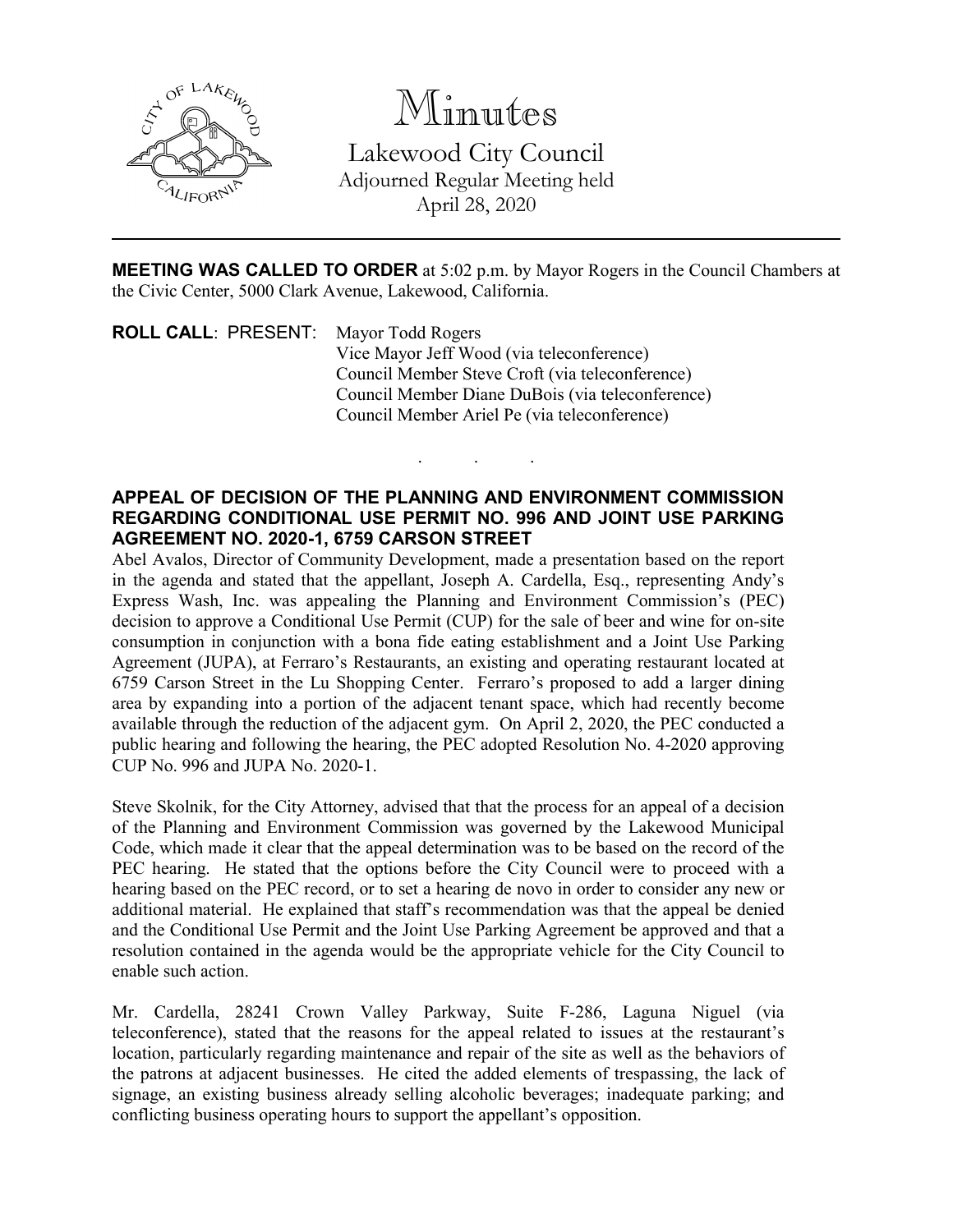City Council Minutes April 28, 2020 Page 2

## **APPEAL OF PEC DECISION REGARDING CUP NO. 996 AND JUPA NO. 2020-1, 6759 CARSON STREET** - Continued

He explained that the burden of proof on the appropriateness of the joint use parking agreement was the obligation of the applicant. Mr. Cardella made the observation that despite his client's assertion of parking issues during Regal Inn's operating hours, it was the opinion of Senior Planner Paul Kuykendall that there had been no substantial conflict among the other businesses. Mr. Cardella stated that there had been no traffic studies, parking analyses nor other facts to support such findings. He pointed out that his client had hired security guards due to the misconduct and overflow issues at the center.

John Lewis, 14241 E. Firestone Boulevard, Suite 400, La Mirada (via teleconference), representing Jen and Mi Lu Family, LLC, owner of the subject property, indicated that the appeal had raised issues unrelated to Ferraro's Restaurant. He referenced an earlier letter from the appellant's attorney in September 2019 alleging incidents related to the Regal Inn and to which he responded, as the center owner's attorney, offering to work towards a solution but that no reply had been received. He noted that the issues raised had been with the homeless in the area and that there was a Letter of Agency on file with the Sheriff's Department. He further stated that with regards to the beer and wine license, the Department of Alcoholic Beverage Control had already given approval. He added that in response to the claims of parking issues, the expansion of the restaurant came with a reduction in an equal amount from the adjacent fitness center and no additional space usage was anticipated. He explained that any signage issues at the center would be addressed through Planning or code enforcement staff. However, such issues were not related to the Conditional Use Permit or the Joint Use Parking Agreement and, therefore, he believed the appeal should be denied and the decision to approve the CUP and JUPA be upheld.

Mayor Rogers opened the public hearing at 5:23 p.m. and called for anyone in the audience wishing to address the City Council on this matter.

Alan Gafford, Long Beach, addressed the City Council regarding neighboring residents' requests for mitigations at the appellant's car wash business in the City when previously considered; another of the appellant's car wash operations in a different city that was situated near a convenience store selling alcoholic beverages; such car wash businesses not generating sales tax revenues; and the need to conduct noise calibrations on car wash equipment.

Andy Sehremelis, Las Vegas, Nevada (via teleconference), acknowledged that he operated an express wash facility along with an adjacent AM/PM store in Menifee which sold alcohol noting that both were maintained responsibly. He related that car wash businesses had been deemed essential citing that his business had provided services to vehicles of law enforcement and first responder agencies. He stated his firsthand knowledge of the Regal Inn being open from 11 a.m. until 2 a.m. and reported having documentation and video recordings of activities occurring after customers exited the establishment. He added that Regal Inn patrons would also congregate in their vehicles and discarding bottles and littering debris on the premises. Mr. Sehremelis expressed understanding for Mr. Ferraro's interest in expansion but cited the importance of protecting his property and his property rights.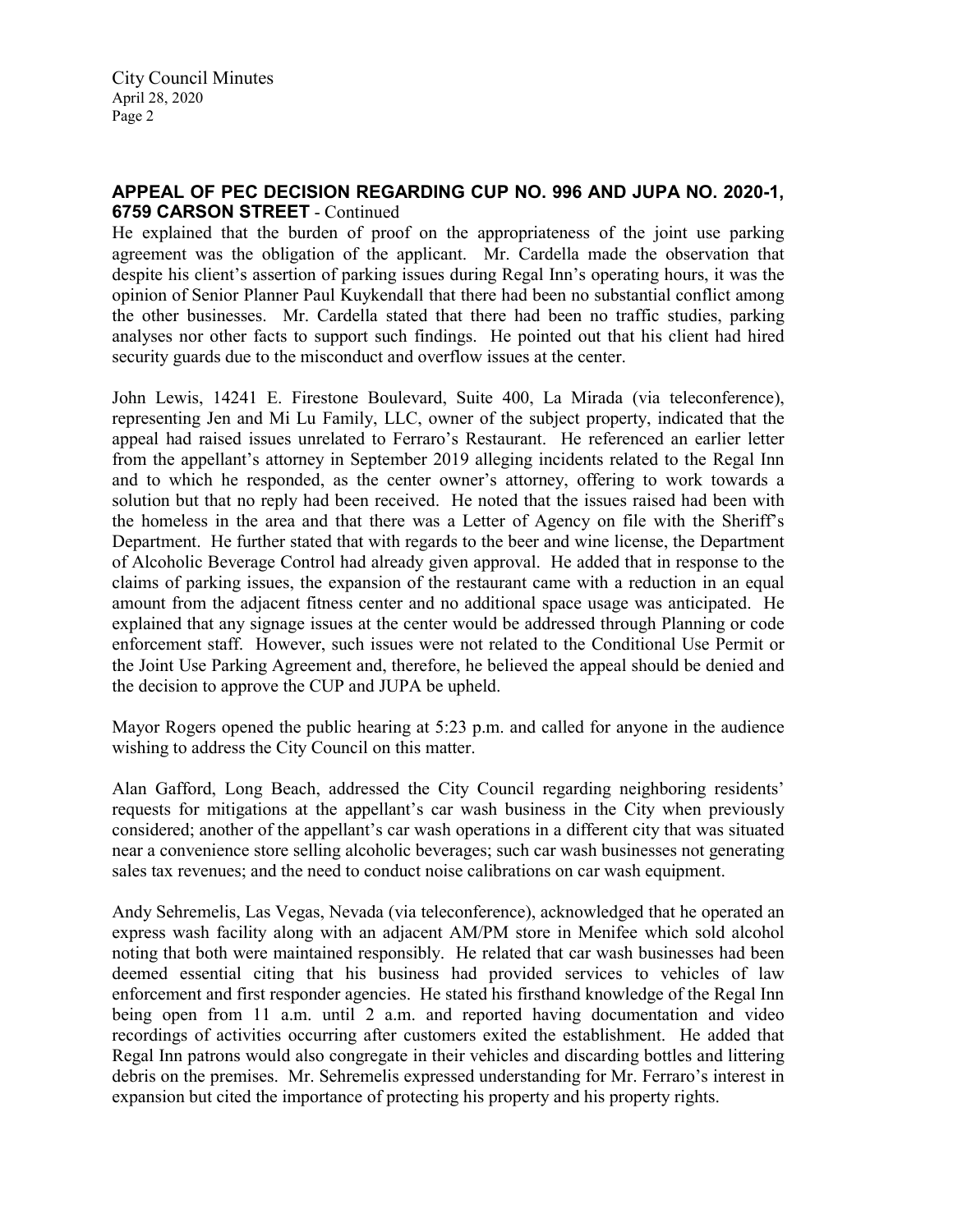City Council Minutes April 28, 2020 Page 3

# **APPEAL OF PEC DECISION REGARDING CUP NO. 996 AND JUPA NO. 2020-1, 6759 CARSON STREET** - Continued

Mr. Lewis clarified that there was an easement for the parking spaces referenced by Mr. Sehremelis which made them available for use by patrons.

Mr. Cardella highlighted some of the issues with the easement for thirteen parking spaces on the car wash property noting that they were not marked, monitored nor maintained. He cited Mr. Sehremelis' testimony regarding the substantial conflict with the center's operating hours and the project being under parked as issues precluding the approval of the Joint Use Parking Agreement.

Mr. Sehremelis added that his security team were hired to protect the car wash stalls and that he had no issues with patrons using the dedicated parking spaces but rather with the activities taking place there, which he felt could easily be resolved by Regal Inn or Ferraro's providing security while maintaining the area to be clean and clear of debris.

Mr. Avalos confirmed for Vice Mayor Wood the location of the additional parking spaces as well as those in the vicinity of the donut shop and responded that some of the parking issues might be alleviated with clearer signage.

Responding to further inquiries from Vice Mayor Wood pertaining to L.A. County restrictions related to the current pandemic and parking trends, Mr. Avalos stated that when the project expansion had been considered, distance requirements had not been anticipated and not taken into account as part of the analysis. He further noted that patrons who frequented the establishments at the center were likely aware of and taking advantage of the thirteen spaces, however, overflow might occur in the neighboring residential areas.

Council Member Croft explained that after reading the materials and hearing testimony, he agreed that code enforcement should work with the property manager on the stated issues but that such matters should not be held against Mr. Ferraro.

With regard to the conclusions pertaining to the joint use parking agreement, Mr. Skolnik briefly described staff's methodology which was based on the application and analysis of the center and not arbitrarily determined by opinion.

In response to Mayor Rogers' and Vice Mayor Wood's questions, Mr. Avalos stated that he was not aware of any active code enforcement cases at the center. He further confirmed that there were also no complaints received from either residents or businesses regarding Ferraros' or any of the other adjacent establishments there.

RESOLUTION NO. 2020-12; A RESOLUTION OF THE CITY COUNCIL OF THE CITY OF LAKEWOOD DENYING THE APPEAL AND UPHOLDING THE PLANNING AND ENVIRONMENT COMMISSION'S APPROVAL OF CONDITIONAL USE PERMIT NO. 996 FOR THE SALE OF BEER AND WINE FOR ON-SITE CONSUMPTION IN CONJUNCTION WITH THE EXPANSION OF A BONA FIDE EATING ESTABLISHMENT AND JOINT USE PARKING AGREEMENT 2020-1 FOR FERRARO'S RESTAURANT LOCATED AT 6759 CARSON STREET, LAKEWOOD, CALIFORNIA